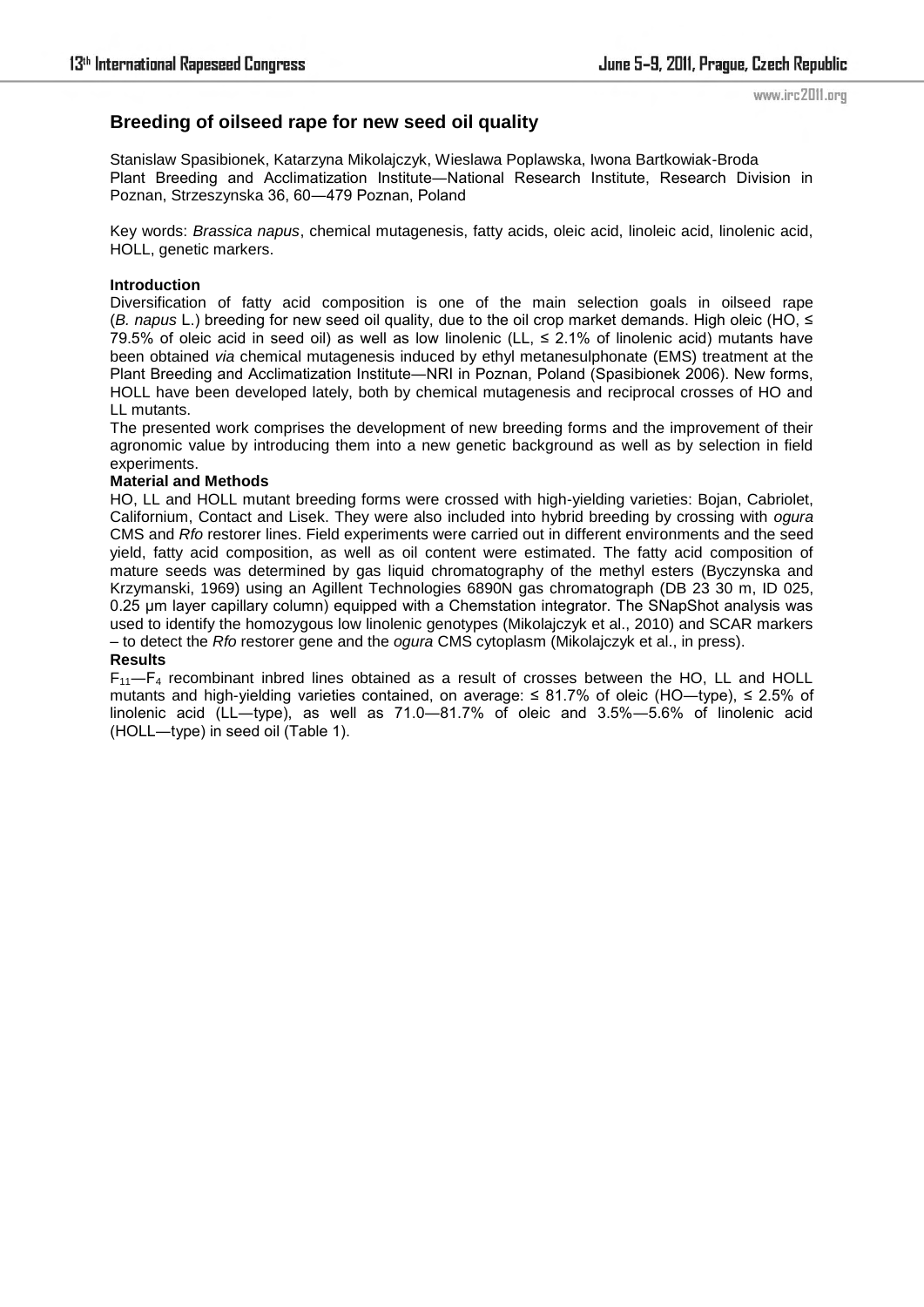|  |  |                                                          |  |  | Table 1. Mean values of fatty acid content (%) in seed oil of parental lines (mutants and high-yielding |  |  |
|--|--|----------------------------------------------------------|--|--|---------------------------------------------------------------------------------------------------------|--|--|
|  |  | varieties) and $F_{11}$ - $F_4$ recombinant inbred lines |  |  |                                                                                                         |  |  |

| Object                                    | Oleic acid<br>C18:1 | Range     | Linoleic acid<br>C18:2 | Range        | Linolenic acid<br>C18:3 | Range        |  |
|-------------------------------------------|---------------------|-----------|------------------------|--------------|-------------------------|--------------|--|
| <b>Parental lines</b>                     |                     |           |                        |              |                         |              |  |
| M-10453                                   | 77.2                |           | 8.1                    |              | 6.8                     |              |  |
| M-10464                                   | 78.4                |           | 7.7                    |              | 7.0                     |              |  |
| M-681                                     | 64.2                |           | 24.9                   |              | 2.8                     |              |  |
| Bojan                                     | 60.3                |           | 21.8                   |              | 10.1                    |              |  |
| Cabriolet                                 | 64.1                |           | 18.4                   |              | 8.9                     |              |  |
| Californium                               | 61.1                |           | 21.3                   |              | 9.7                     |              |  |
| Contact                                   | 72.2                |           | 10.8                   |              | 9.8                     |              |  |
| Lisek                                     | 63.6                |           | 19.0                   |              | 9.5                     |              |  |
| $F_{11}$ – $F_4$ Recombinant inbred lines |                     |           |                        |              |                         |              |  |
| In total $(n=129)$                        | 75.7                | 61.1-81.7 | 9.9                    | 5.0-26.3     | 7.3                     | $2.5 - 10.8$ |  |
| $HO$ -type (n=98)                         | 77.7                | 73.7-81.7 | 7.5                    | $5.0 - 11.2$ | 7.8                     | $6.0 - 10.8$ |  |
| $LL-type(n=7)$                            | 66.0                | 63.3-68.6 | 23.3                   | 21.1-26.3    | 3.7                     | $2.5 - 4.9$  |  |
| $HOLL-type (n=8)$                         | 75.4                | 71.0-80.4 | 13.1                   | $7.3 - 17.1$ | 4.7                     | $3.5 - 5.6$  |  |

The mean values of seed yield of recombinant mutant lines ranged from 30.5 dt/ha to 41.4 dt/ha, as compared to reference varieties Castille (mean value of seed yield―46.8 dt/ha) and Chagall (46.0 dt/ha) and the mean values of seed oil content ranged from 46.1% to 49.4% (Chagall―48.2% and Castille―47.7%). The lines and strains selected as a result of recombinant breeding were characterized by high seed oil content―above 48% and altered seed oil fatty acid composition. They revealed high content of oleic acid, 75―79%, and 1:1 ratio of linoleic to linolenic acid content, 8% and 7.7%, respectively, which significantly improves the nutrition value of oil. Alkene glucosinolates content was very low, below 5  $\mu$ mol g<sup>-1</sup> seeds (Table 2).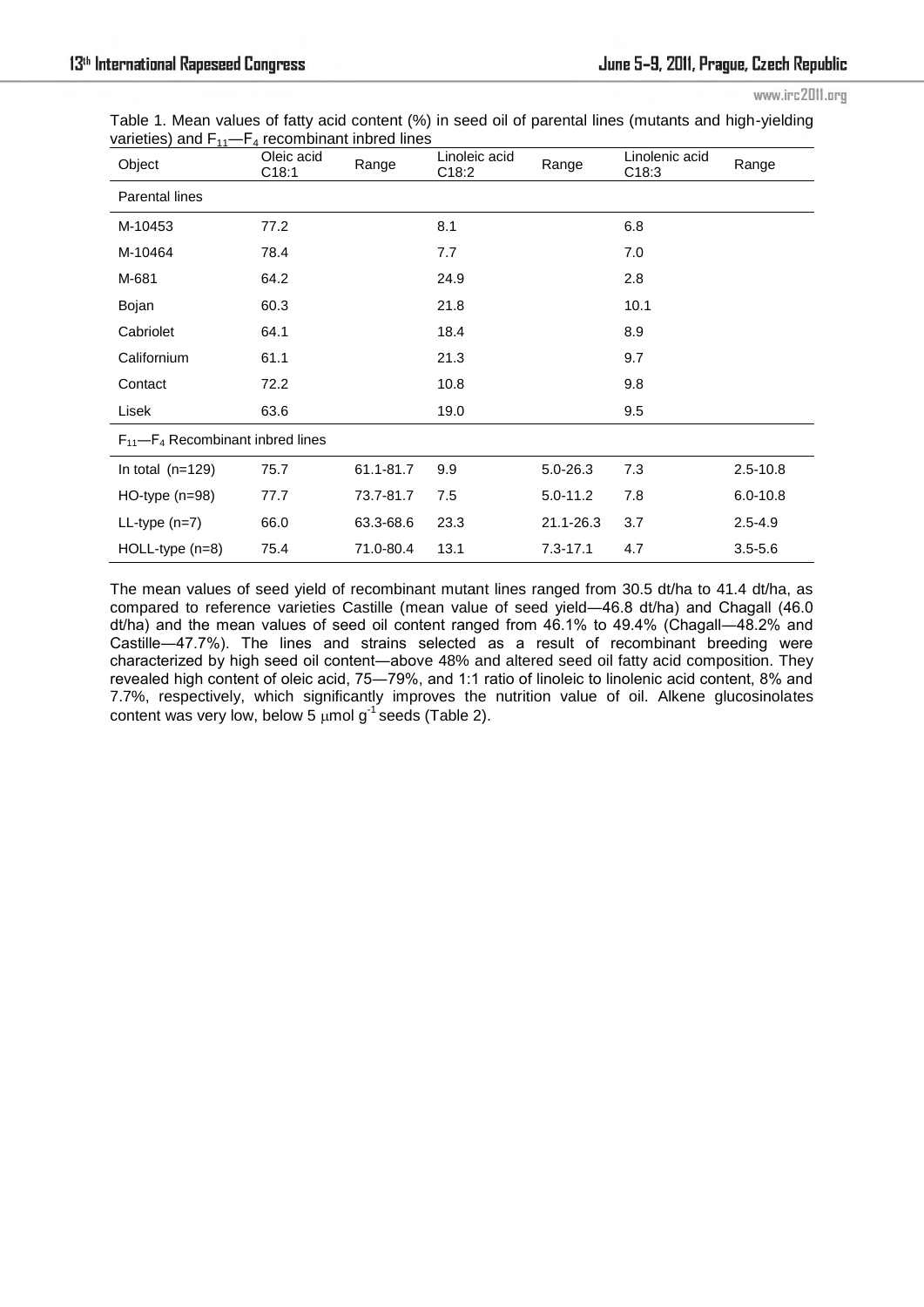Table 2. Comparison of seed quality and yield of some F<sub>11</sub>—F<sub>4</sub> recombinant inbred lines of *Brassica napus*, with respect to Castille and Chagall varieties investigated in field trials in 2010

| ᇚᆮᇰᇅ            |               | Fatty acids [%] |            | Glucosinolates | Fat content<br>$(\%)$ |          |
|-----------------|---------------|-----------------|------------|----------------|-----------------------|----------|
| Object          | Yield (dt/ha) | $C_{18:1}$      | $C_{18:2}$ |                |                       |          |
| <b>CASTILLE</b> | 46.8          | 64.4            | 18.1       | 9.8            | 14.2                  | 47.8     |
| <b>CHAGALL</b>  | 46.0          | 68.8            | 14.9       | 8.8            | 9.6                   | 48.2     |
| PN 841/1i/09    | 41.4          | 75.2            | 8.4        | 9.6            | 11.1                  | 48.7     |
| PN 833/3i/09    | 41.3          | 74.6            | 9.3        | 9.0            | 16.6                  | 47.8     |
| PN 835/2i/09    | 40.5          | 75.5            | 9.4        | 8.3            | 13.5                  | 49.4     |
| PN 860/4i/09    | 39.4          | 74.7            | 9.2        | 9.0            | 14.7                  | 47.8     |
| PN 1786/09      | 38.2          | 70.9            | 11.8       | 9.8            | 8.9                   | 48.4     |
| PN 840/2i/09    | 37.5          | 74.7            | 8.4        | 1.,1           | 11.7                  | 48.6     |
| PN 1914/09      | 37.4          | 75.7            | 9.6        | 8.0            | 8.8                   | 49.2     |
| PN 1821/09      | 37.4          | 75.5            | 9.3        | 7.8            | 10.1                  | 47.4     |
| PN 827/2i/09    | 37.1          | 75.1            | 8.5        | 8.5            | 17.7                  | 47.8     |
| PN 1795/09      | 36.6          | 75.8            | 8.2        | 8.7            | 9.4                   | 47.2     |
| PN 1884/09      | 36.6          | 74.5            | 9.8        | 8.2            | 6.5                   | 47.4     |
| PN 1769/09      | 36.0          | 75.7            | 9.0        | 8.5            | 8.1                   | 47.2     |
| PN 1792/09      | 35.9          | 77.3            | 7.7        | 8.0            | 7.8                   | 48.4     |
| PN 1767/09      | 35.9          | 74.8            | 8.8        | 8.8            | 6.8                   | 47.5     |
| F               | $3.62**$      |                 |            |                |                       | $5.23**$ |
| NIR 0,05        | 3.05          |                 |            |                |                       | 0.570    |

The  $F_{11}$ — $F_4$  recombinant inbred lines of good agronomic value and high oleic (81.5—82.9%) and low linolenic acid (1.3%) content were then crossed with the *Rfo* restorer lines. As a result, recombinant restorer lines with high oleic acid content, HO-type (≤79.7%), as well as LL-type restorer lines (≤2.2% of linolenic acid) and HOLL-type restorer lines (72.4―80.8% of oleic acid and 2.5―5.8% of linolenic acid) were obtained (Table 3).

Table 3. Mean values of fatty acid content (%) in seed oil of parental lines (the  $F_{11}-F_4$  recombinant inbred lines and restorer lines) and in  $F_6-F_4$  recombinant restorer lines

| Object                                   | Oleic acid<br>$C_{18:1}$ | Range     | Linoleic acid<br>$C_{18:2}$ | Range        | Linolenic acid<br>$C_{18:3}$ | Range        |
|------------------------------------------|--------------------------|-----------|-----------------------------|--------------|------------------------------|--------------|
| Parental lines                           |                          |           |                             |              |                              |              |
| $HO-type (n=3)$                          | 82.3                     | 81.5-82.9 | 5.9                         | $5.7 - 6.2$  | 5.8                          | $5.1 - 6.4$  |
| $LL-type(n=2)$                           | 66.5                     | 64.0-69.0 | 25.7                        | 22.6-28.7    | 1.3                          | $1.3 - 1.3$  |
| $HOLL-type (n=3)$                        | 74.8                     | 73.0-75.7 | 15.0                        | 14.1-15.8    | 3.9                          | $2.9 - 4.7$  |
| Restorer lines (n=4)                     | 62.8                     | 61.6-65.2 | 20.5                        | 18.5-21.5    | 9.8                          | $9.2 - 10.4$ |
| $F_6$ — $F_4$ Recombinant restorer lines |                          |           |                             |              |                              |              |
| In total $(n=88)$                        | 70.5                     | 56.1-80.8 | 16.4                        | $7.0 - 32.7$ | 6.0                          | $2.2 - 10.1$ |
| Type $HO(n=46)$                          | 75.8                     | 71.1-79.7 | 9.8                         | $7.0 - 13.1$ | 7.4                          | $6.1 - 9.7$  |
| Type $LL$ (n=33)                         | 61.7                     | 56.1-66.2 | 26.8                        | 20.2-32.7    | 4.1                          | $2.2 - 6.5$  |
| Type $HOLL$ (n=7)                        | 77.6                     | 72.4-80.8 | 10.3                        | 7.4-17.8     | 4.8                          | $2,5-5,8$    |

Backcrosses between the canola-type *ogura* male-sterile lines (59.7―65.8% of oleic acid, 18.4―21.5% of linoleic acid, 8.5―11.4% of linolenic acid and low glucosinolates content of about 9.9  $\mu$ mol g<sup>-1</sup> seeds) and M10453, M10464 i M681 mutant lines were performed and male-sterile BC<sub>3</sub> generations were obtained. HO―type *ogura* CMS lines (74.6―81.3% of oleic acid), LL-type *ogura*